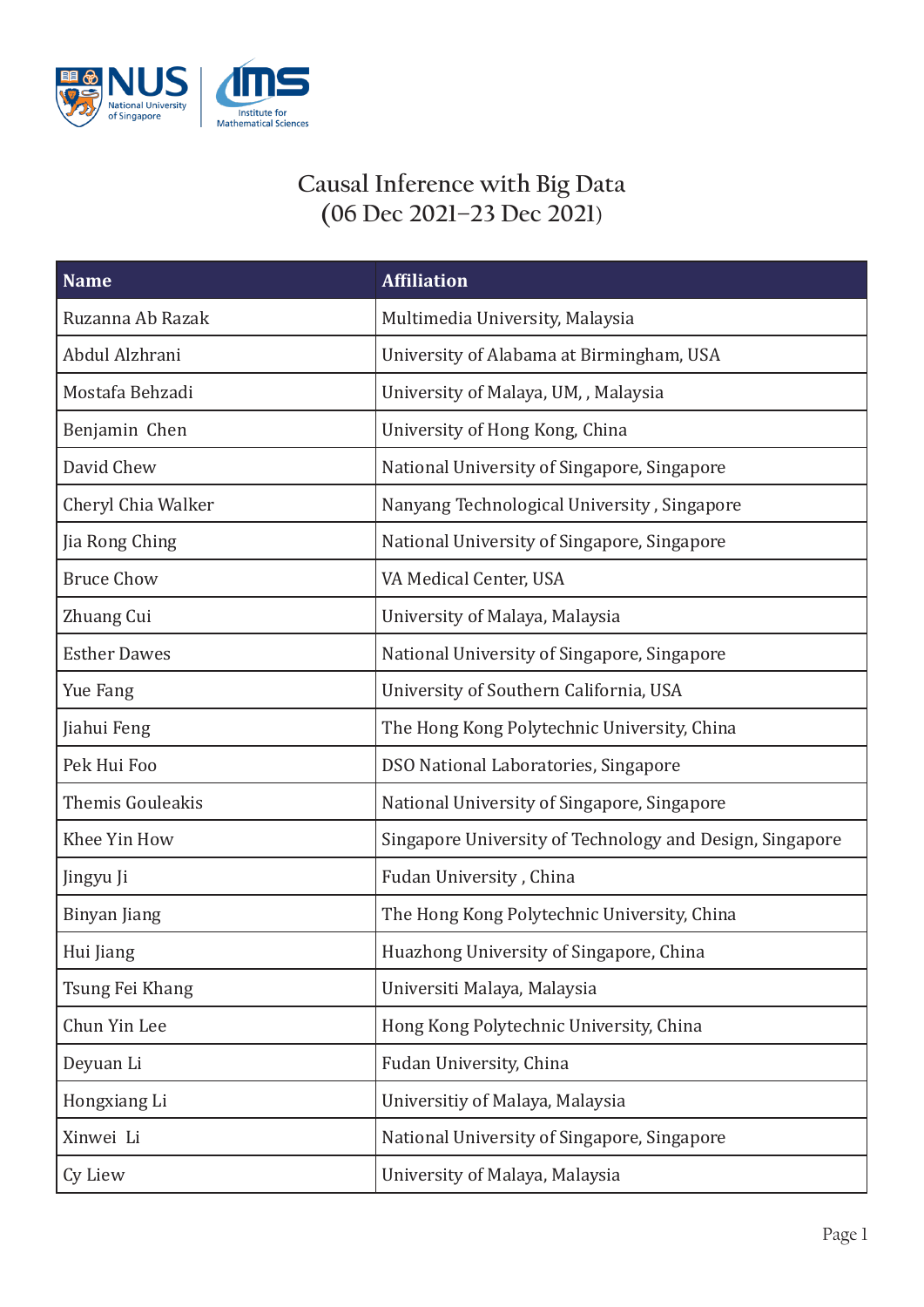

| <b>Name</b>                | <b>Affiliation</b>                                     |
|----------------------------|--------------------------------------------------------|
| Laura Huey Mien Lim        | National University of Singapore, Singapore            |
| Dan Liu                    | Western University, Canada                             |
| Pan Liu                    | National University of Singapore, Singapore            |
| Jing Lu                    | National University of Singapore, Singapore            |
| Sizhu Lu                   | University of California, Berkeley, USA                |
| Yuankai Ma                 | National University of Singapore, Singapore            |
| Ling Min Hao               | Universiti Malaya, Malaysia                            |
| Hideyuki Nishi             | DeNA, Japan                                            |
| Muhammad Raihan Ramadhan   | Universitas Indonesia, Indonesia                       |
| <b>Loraine Seng</b>        | National University of Singapore, Singapore            |
| Yu-Shan Shih               | National Chung Cheng University, Chiayi                |
| Sarkaaj Singh              | University of Malaya, Malaysia                         |
| Yong Sheng Soh             | National University of Singapore, Singapore            |
| Mukti Nath Subedi          | Deakin University, Australia                           |
| <b>Irfan Khan Surattee</b> | National University of Singapore, Singapore            |
| Vivian Pei Si Tan          | National University of Singapore, Singapore            |
| Carter Tang                | The Hong Kong Polytechnic University, China            |
| Ni Tang                    | Universiti Malaya, Malaysia                            |
| Saran Yiwei Tang           | Fudan university, China                                |
| <b>Clarence Tee</b>        | Agency for Science, Technology and Research, Singapore |
| <b>Byan Teo</b>            | University of Wollongong, Australia                    |
| Yali Wang                  | Eli Lilly angle Company, USA                           |
| Zhaowen Wang               | Fudan University, China                                |
| Ziwen Wang                 | National University of Singapore, Singapore            |
| Ruoyu Wang                 | Chinese Academy of Sciences, China                     |
| Jingjue Wei                | National University of Singapore, Singapore            |
| Yijia Weng                 | Western University, Canada                             |